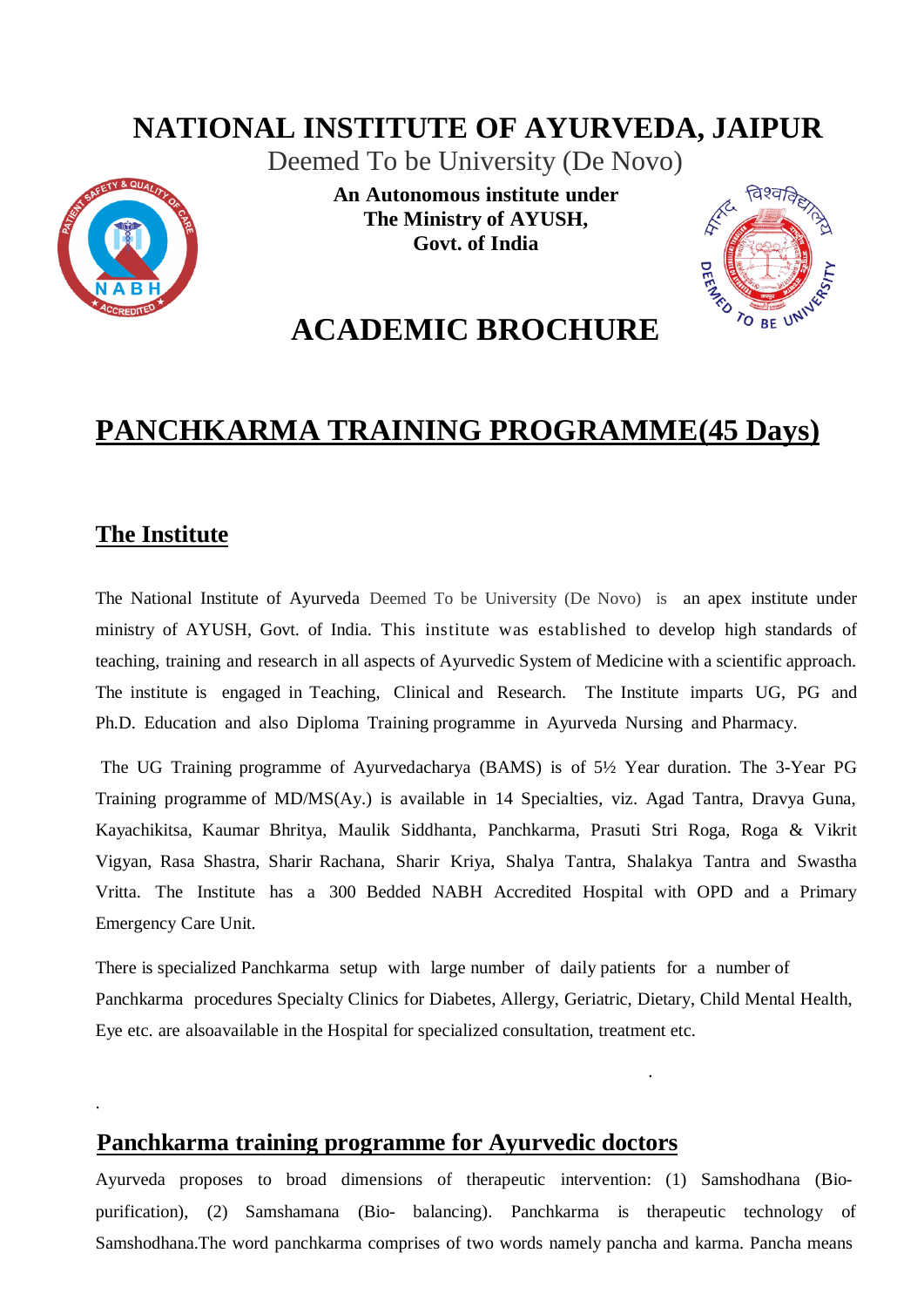five and karma means therapy (procedure). This fivefold treatment primarily aims at internal purification of the body including gross channels up to the cell levels. It is highly preferred to cure any disease with least possibility of recurrence. Panchkarma is a curative line of treatment for all diseases which are not amenable to Shamana Chikitsa. These five methods of elimination of vitiated Dosha from the body are Vamana Karma (emesis therapy), Virechana Karma (purgation therapy), Basti Karma (Enematherapy), Nasya Karma ( errhine therapy ) and Raktamokshana (blood-letting therapy). These five procedures are practiced through a comprehensive package of purvakarma (pre-procedure), Pradhan Karma (main procedure) and Paschatkarma (Post Procedure) in a sequence over a time frame with critical indications, contraindications and other prerequisite necessary to induce adequate Samsodhana and therapeutic Safety. The protocol of treatment with panchkarma modalities requires a hawk's-eye of specialist who should be well trained and equipped with both theoretical and practical knowledge. Today Ayurveda in general and panchkarma in specific is a global icon and necessity but the supply of experts is less than the global demand.

Thus Panchkarma training programme of 45 days has been designed and offered by Department of Panchkarma, NIA. This training programme is for Ayurvedic graduates, Practitioners, Medical Officers, Ayurvedic College teachers, Researchers.

### **Objective of the training programme:**

- 1. The concept of Shodhana (detoxification) in details.
- 2. Principles of Panchkarma and its applications.
- 3. Practical training in preparation & administration of Panchkarma therapies.

**Type of the training programme:** 45 days training programme will be a contact learning program with strict periodical assessment and Hands on training will be given to the participants.

**Outcomes of the Training programme: -**The candidate gets to learn from the most experienced and best faculty along with the good infrastructure. Every candidate undergoing the training programme will be confident and perform the Panchkarma therapy.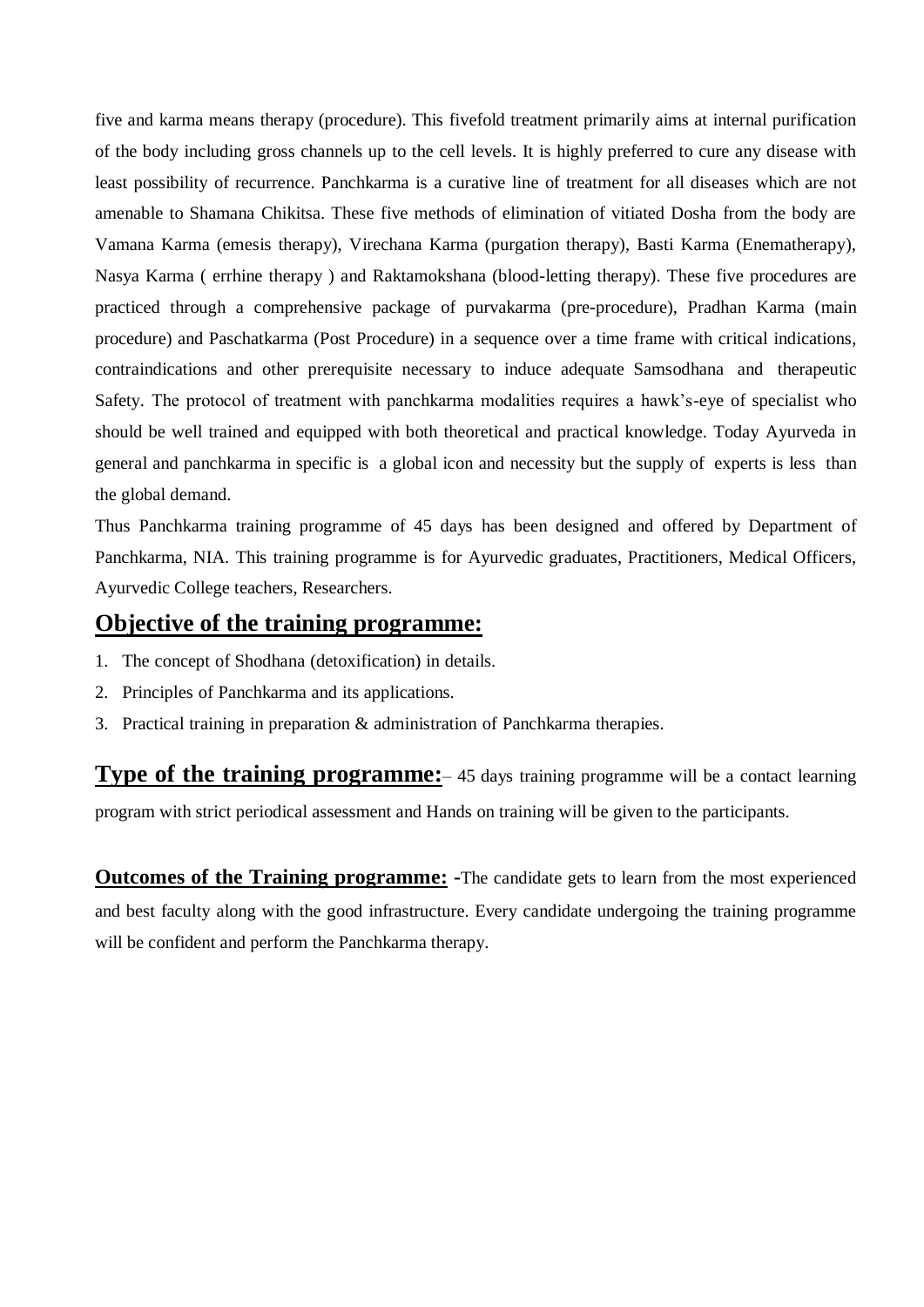### **ADMISSION IN PANCHKARMA TRAINING PROGRAMME (45Days):**

**Eligibility for admission**- B.A.M.S. from a recognized University. **Duration:** 45 Days **Selection Procedure:** On the basis of availability of seats and first come first serve. **Medium of Instruction:** English, Hindi. **Seats:** 10 participants per batch **Certificate**: 3 assessments will be done after 15 days. Certificate will be provided to the trainees after completion of the training programme. **General rules and regulation:** Will be followed as per NIA guidelines. **Dress:** White Apron or Uniform as instructed. **Boarding and Lodging:** Participants will arrange by their own. **Timing**: Class timing during working hours Practical training : 9:00AM to 02:00 PM

## **Application Fee (by Bank Demand Draft /NEFT):**

Theory: 3:00 PM to 4:00 PM

All interested applicant has to attach a Demand Draft /NEFT for an amount of Rs.500 along with application form.

Application fee: Bank Demand Draft (DD) or NEFT in favour of "Director, National Institute of Ayurveda" payable at Jaipur as per account detail given below on or before the stipulated date. Scanned copy of NOC and draft or NEFT should be mailed at [pknia108@gmail.com. O](mailto:pknia108@gmail.com)n backside of DD, candidate must mention His/ Her name and training programme applied for and mobile No.

Note- Training programme fee once deposited is neither refundable nor transferable in any circumstances. Account Detail: Name of Account: "Director, National Institute of Ayurveda, Jaipur" Account no: 3124200215 Name of Bank and Branch: Central bank of India. Branch- NIA, Jaipur IFSC Code: CBIN0283634 Address for sending NOC & D.D. - National Institute of Ayurveda, Madhav Vilas Palace, Jorawar Singh Gate, Amer Road Jaipur - 302002 (Rajasthan) India

#### **How to apply:**

Candidates are required to apply in the prescribed format downloaded from website or neatly typed on A4 size paper on one side as per the format available on the website [http://nia.nic.in](http://nia.nic.in/) as per the prescribed Performa of Applications form. Institute will not consider any another format or application Performa. Application completed in all respect enclosing self-attested copies of all certificates, mark sheets,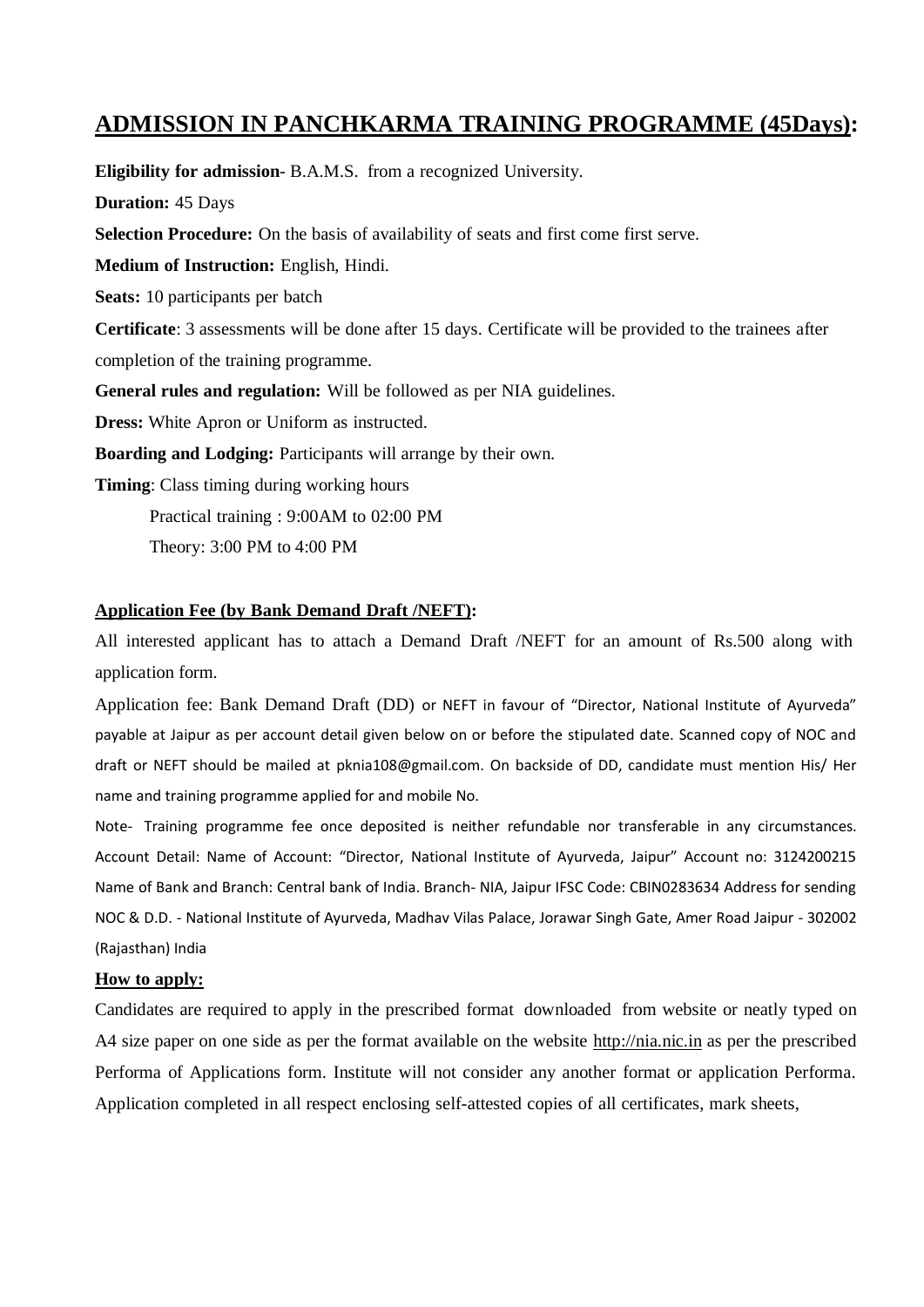educational qualifications should be sent in an envelope Superscripted "Application For Panchkarma training programme" by registered/Speed-Post on or before the last date, to:

#### **The Director,**

#### **National Institute of Ayurveda,**

**Deemed To be University (De Novo)**

#### **Madhav Vilas Palace, Jorawar Singh Gate, Amer Road**

#### **Jaipur - 302002 (Rajasthan) India**

Candidate must sign in the application form.

**Invalid Applications:** Candidates are advised to read all instructions carefully before sending their applications otherwise their applications are likely to be rejected on one or more of the following reasons in terms of the notifications.

- Applications received after the closing date.
- Applications not in prescribed format.
- Candidates not having the required qualification.
- Applications without latest photo not being pasted in the provided space.
- Application without signature.
- Applications, which are incomplet /illegible in any manner.
- Applications without the prescribed Application Fee (as applicable).
- Application on another format not prescribed by National Institute of Ayurveda Deemed To be University (De Novo).

#### **Last Date of receiving application: 18.04.2022**

The last date for receiving Application -In case the last date and receipt of application is declared holiday, the date of receipt of the application will be considered as next working day.

#### **FEE STRUCTURE FOR THE TRAINING PROGRAMME**

#### **Training programme fee – Indian Nationals (In**

**Indian Rupees)Total fee:** 15000.00

#### **No TA/DA/stipend will be paid to the participants.**

#### **SAARC AND BIMESTAC COUNTRIES:** Fee structure same as Indian National total amount to be

deposited at the time of admission.

### **Foreign Nationals** (In US Dollars):300 US Dollar